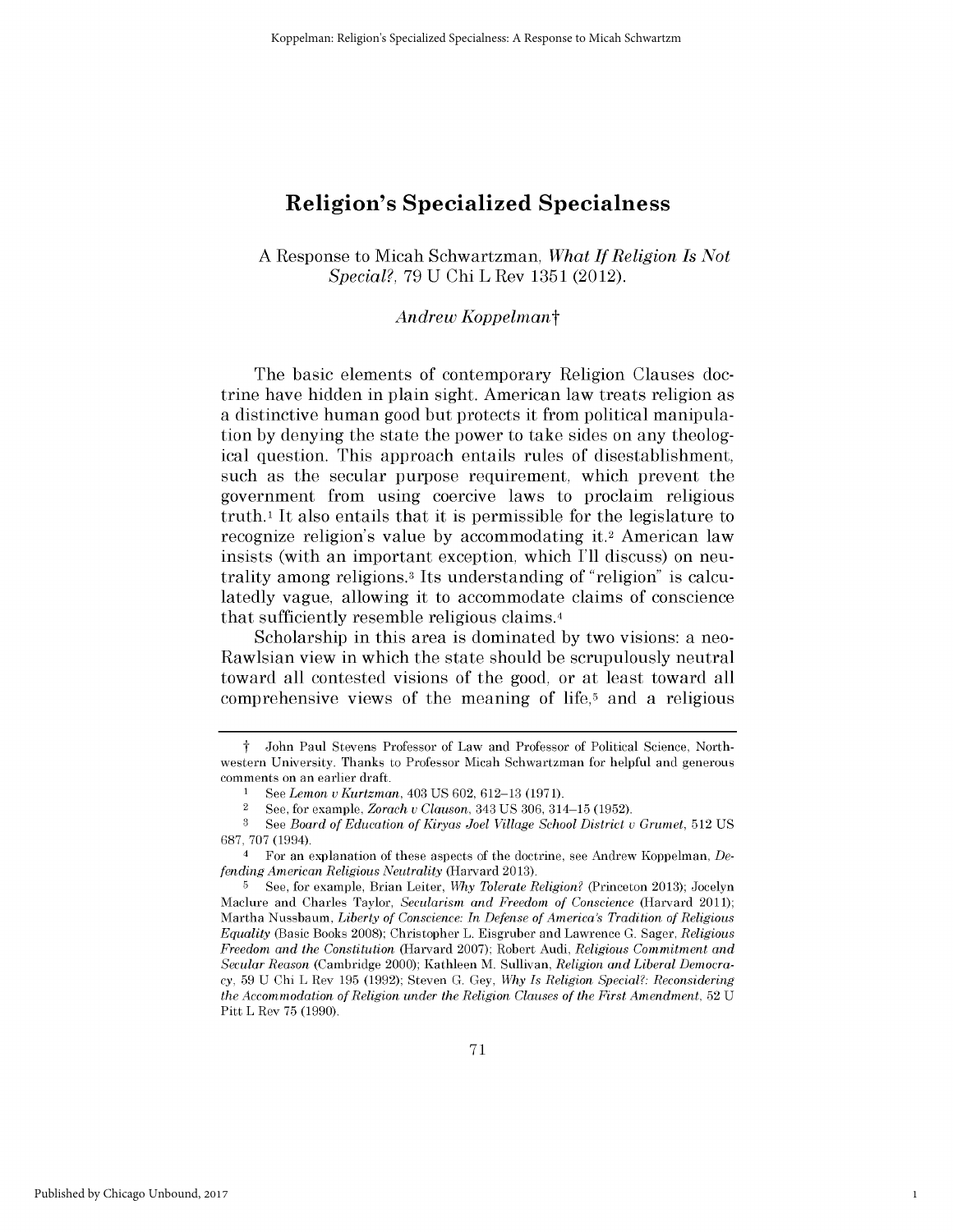communitarian view that would place few or no limits on the government's ability to endorse religious ideas.6 American law obviously does not conform to either ideal, so the theorists try to reimagine the law, an approach that obviously entails radical reshaping of doctrine.

There is, of course, nothing necessarily privileged about the status quo, but there are also different possible kinds of neutrality.7 The neo-Rawlsian vision occludes some of these possibilities, while the religious communitarians reject neutrality altogether. The United States is the most religiously diverse society in the history of the world, and it has done a fine job of handling that diversity-better than some other rich nations. It is theoretically untidy, but there are worse things than theoretical untidiness.

Because scholars regard existing law with contempt, they have spent most of their efforts engaging with each other. An alternate universe of theoretical possibilities has developed, a battleground of competing visions of the Religion Clauses. In this world, American law sometimes goes unnoticed altogether.

Micah Schwartzman is one of our finest young scholars of law and religion and has brought sophisticated philosophical analysis to some perennial problems.8 His analytical skills are conspicuously on display in *What If Religion is Not Special?9* He carefully anatomizes a number of competing positions in the law review literature and shows the weaknesses of each, leaving himself with, as he puts it, an "intellectual ache": it appears to him that the commitments of our constitutional regime cannot be justified.<sup>10</sup> His article is a valuable contribution. But it can mislead the reader because, as in so much literature in this field, the actual law of the United States escapes his vision.

**Of** his four categories, he says that exclusive nonaccommodation— the view that religious convictions are specially excluded as bases for justifying political and legal decisions, but not

<sup>6</sup> See, for example, Steven D. Smith, *The Disenchantment of Secular Discourse* (Harvard 2010); Christopher J. Eberle, *Religious Conviction in Liberal Politics* (Cambridge 2002); David M. Smolin, *Regulating Religious and Cultural Conflict in Postmodern America: A Response to Professor Perry,* 76 Iowa L Rev 1067 (1991).

**<sup>7</sup>** See Koppelman, *Defending American Religious Neutrality* at 15-26 (cited in note 4). **8 See,** for example, Micah Schwartzman, *Conscience, Speech, and Money,* 97 Va L Rev 317 (2011); Micah Schwartzman, *The Relevance of Locke's Religious Arguments for Toleration,* 33 Polit Theory 678 (2005).

<sup>9</sup> Micah Schwartzman, *What If Religion Is Not Special?,* 79 U Chi L Rev 1351 (2012).

iO Id at 1352.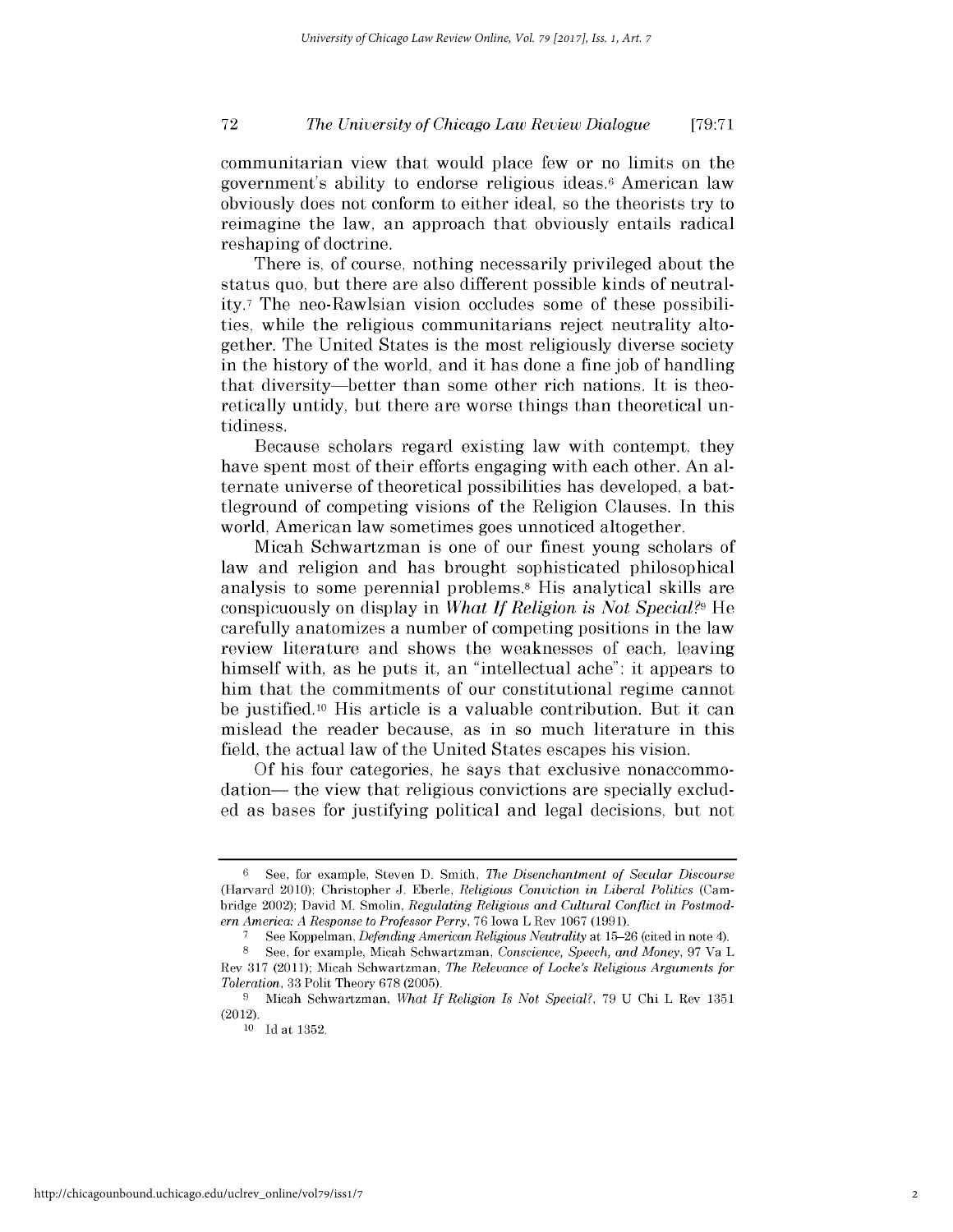### *Religion's Specialized Specialness*

special for purposes of accommodation—"is closest to existing constitutional doctrine." 11 That conclusion would be bad news for the doctrine's coherence. His article shows the tensions within any position that makes religion special for one, but not both, of these purposes. Yet he has misclassified the doctrine. The same Court that demands that law have a secular purpose and refuses judicial accommodation of religion is also extremely friendly toward legislative accommodation, and even crafts accommodations when the Religious Freedom Restoration Act<sup>12</sup> tells it to do so. <sup>13</sup>

Schwartzman, like so many others in this field, conflates two different questions: (1) whether there should be religious accommodation at all; and (2) if there is to be accommodation, whether it should be crafted by courts or legislatures. The first of these is the relevant one for Schwartzman's purposes, and by far the more important of the two. The second, on which a huge literature focuses, is a matter of institutional detail. American law's answer to the first question is clearly yes. The Supreme Court has almost never invalidated an accommodation of rellgion. But, after *Employment Division, Department of Human Resources of Oregon v Smith,14* the Court insists that such accommodations must come in the first instance from legislatures, and be subject to legislative override. 15

Our regime, then, is not one of exclusive nonaccommodation, but rather one of exclusive accommodation in which religion is special both for purposes of establishment and of accommodation.16 This ought to relieve Schwartzman's ache. American law *consistently* treats religion as special.

So what's the problem with exclusive accommodation? Schwartzman objects that the exclusive accommodation approach demands that those who endorse it adopt a number of dubious epistemic and moral premises, drawn from the scholarship of Professor Abner Greene—for example: "According to exclusive accommodation, religion warrants special treatment with respect to free exercise exemptions precisely because of the

<sup>11</sup> Id at 1371.

<sup>12</sup> Religious Freedom Restoration Act, Pub L No 103-141, 107 Stat 1488 (1993), codified at 42 USC § 2000bb et seq.

<sup>13</sup> **See,** for example, *Gonzales* **u** 0 Centro Espirita Beneficente Uniao *do Vegetal,* 546 US 418, 438-39 (2006). 14 494 US 872 (1990).

<sup>15</sup> See id at 891. See also Eugene Volokh, *A Common-Law Model for Religious Exemptions, 46* UCLA L Rev 1465 (1999) (explaining and defending this result).<br><sup>16</sup> See Schwartzman, 79 U Chi L Rev at 1367 (cited in note 9).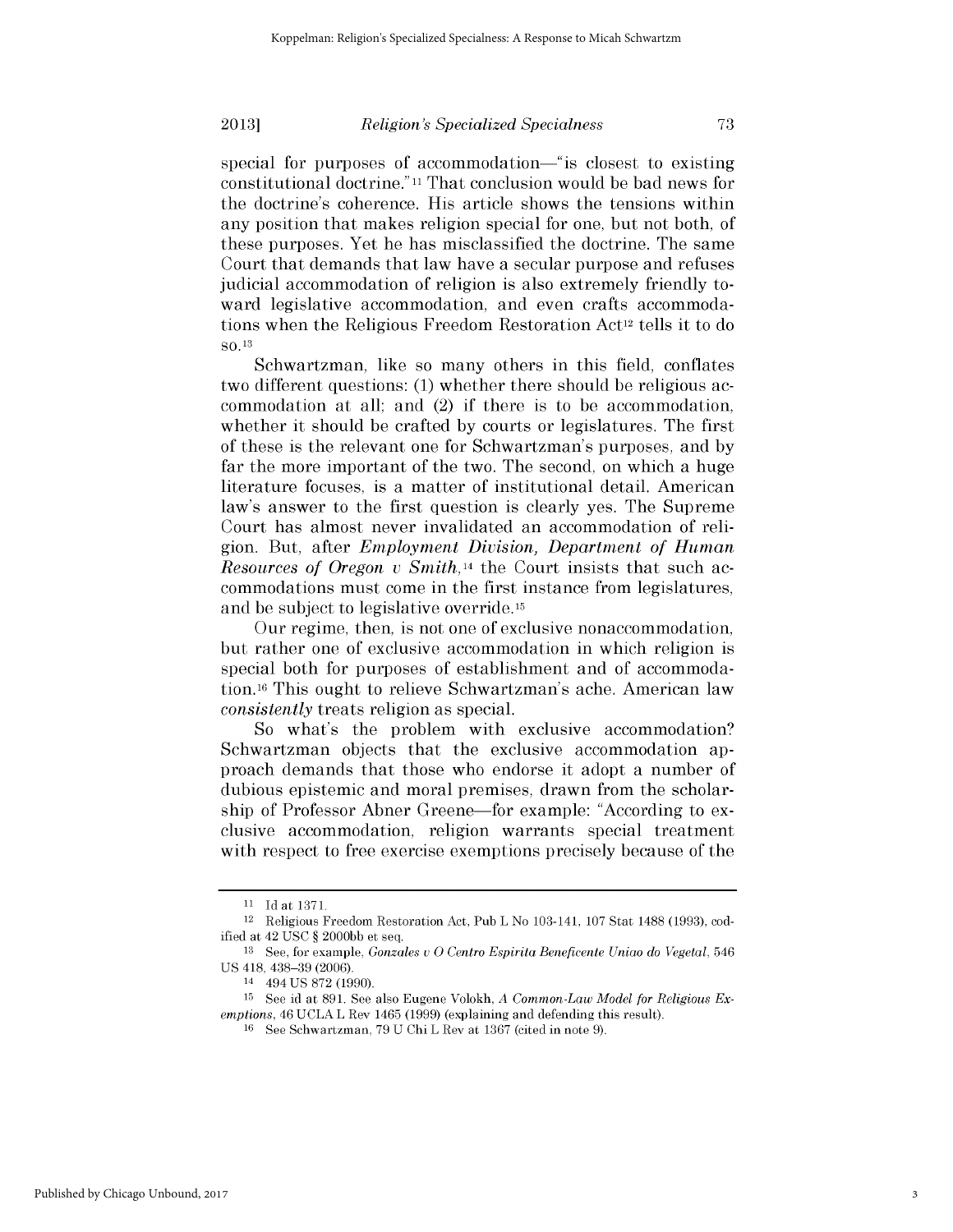special disabilities imposed on religion by the Establishment Clause and, more specifically, by the secular purpose doctrine." 17 Whatever the merits of Professor Greene's argument-Schwartzman states some telling objections<sup>18</sup>—this tradeoff has never been expressly adopted by the Supreme Court, and Professor Greene has never, to my knowledge, claimed that the Court has adopted his views. So Schwartzman attributes to the law purposes that are peripheral to it, critiques those purposes, and imagines that he has thus critiqued the law.

Schwartzman's deeper objection to the singling out of rellgion is that religion is not ontologically distinct from other deep and valuable concerns. 19 He thinks that it follows that there can be no justification for giving it special treatment. If we are to give anything special treatment for free exercise or disestablishment, it should be for all comprehensive or partly comprehensive views. This is a non sequitur. Compare: if "people who have passed driving exams" are not ontologically distinct from those who have not, then there can be no justification for giving "people who have passed driving exams" special treatment, such as licenses to drive cars on public roads. What we should be doing is privileging "people who are good drivers." In both cases, the problem is the same: the trait that matters is one that the law can't detect without relying on imperfect proxies.

Schwartzman is probably right that there is nothing ontologically distinct about religion. Anthropologists disagree about whether there is any identifiable essence to "religion." Professors Jonathan Z. Smith and Talal Asad claim that the term "religion" denotes an anthropological category, arising out of a particular Western practice of encountering and accounting for foreign belief systems associated with geopolitical entities with which the West was forced to deal.20 Professor William Cavanaugh argues that the distinction between religion, understood as a distinctively unstable and dangerous set of beliefs, and patriotism, imagined as a stabilizing and valid reason to kill

<sup>17</sup> Id at 1368, citing Abner S. Greene, *The Political Balance of the Religion Clauses,* 102 Yale L J 1611, 1635 (1993).

<sup>18</sup> See id at 1390-95. In addition to these criticisms, another is that the purported tradeoff doesn't really balance, because the majority religions that are constrained by the Establishment Clause are not the same as the minority religions that are protected by the Free Exercise Clause.

<sup>19</sup> See id at 1355.

<sup>20</sup> See Jonathan Z. Smith, *Religion, Religions, Religious,* in Mark C. Taylor, ed, *Critical Terms for Religious Studies* 269 (Chicago 1998); Talal Asad, *Genealogies of Religion: Discipline and Reasons of Power in Christianity and Islam* (Johns Hopkins 1993).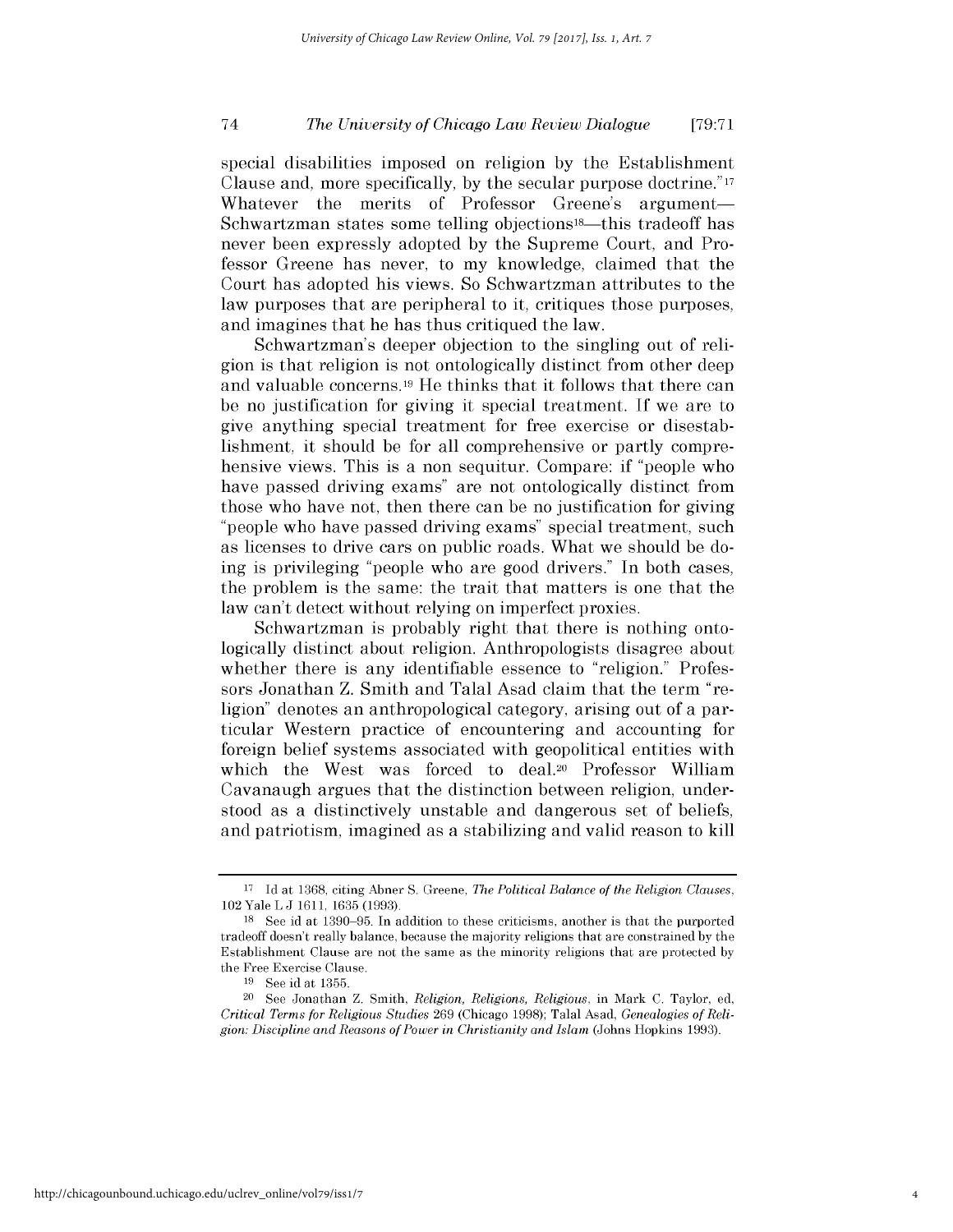### *Religion's Specialized Specialness*

and die, is part of the legitimizing mythology of the modern state.21 Arising thus out of a specific historical situation, and evolving in unpredictable ways thereafter, "religion" would be surprising if it had any essential denotation. Professor Martin Riesebrodt, on the contrary, argues that all religions serve common functions: they promise to avert misfortune, help their followers manage crises, and bring both temporary blessings and eternal salvation.22 For legal purposes, it does not matter who is correct. Even if theorists could converge upon a single definition, American law will not have relied upon that definition, and that definition may not be suited to the law's purposes.

In American law, there is no set of necessary and sufficient conditions that will make something a "religion. **"23** But it is remarkable how few cases have arisen in which courts have had real difficulty in determining whether something is a religion or not. 24

Religion is not a proxy for any other single value. Schwartzman is only the latest of many distinguished legal theorists and philosophers who have claimed that the proper object of the law's solicitude is not religion, but something else. There are many candidates for the replacement position, including individual autonomy, a source of meaning inaccessible to other people, psychologically urgent needs (treating religion as analogous to a disability that needs accommodation), comprehensive views, and conscience.25

The substitute that Schwartzman is most drawn toward is conscience.26 Yet conscience *excludes* some claims that are widely recognized as valid. At the same time, many religious claims that are uncontroversially weighty, and which nearly everyone would want to accommodate, are not conscientious. A paradigm case for this type of religious exemption, for most proponents of

75

<sup>21</sup> See William T. Cavanaugh, *The Myth of Religious Violence: Secular Ideology and the Roots of Modern Conflict* 192 (Oxford 2009).

<sup>22</sup> See Martin Riesebrodt, *The Promise of Salvation: A Theory of Religion* (Chicago 2010). 23 See, for example, *Texas Monthly, Inc v Bullock,* 489 US 1, 27-28 (1989)

<sup>(</sup>Blackmun concurring).

<sup>24</sup> See Koppelman, *Defending American Religious Neutrality* at **6-7** (cited in note 4).

<sup>25</sup> Idat 131-144.

<sup>26</sup> He uses the term throughout his article to signify the underinclusiveness of "religion," and conscience is emphasized in the alternative statutory formulations that he cites with approval. See, for example, Schwartzman, 79 U Chi L Rev at 1408 (cited in note 9) (noting the use of "conscience clauses" in state laws). Those formulations still use the term "religion," however, and so he would still need to explain under what description religion ought to **be** protected.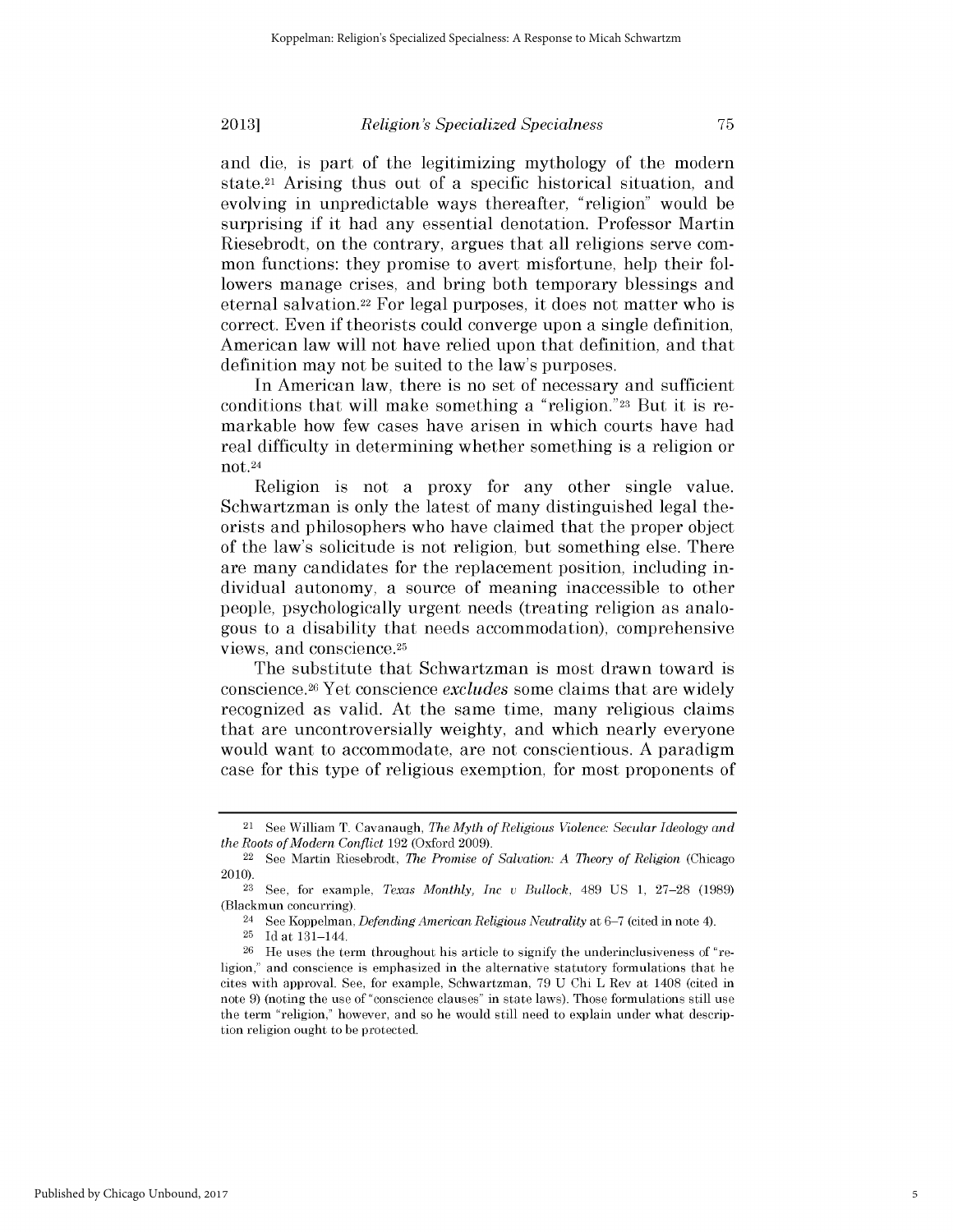such exemptions, is the ritual use of peyote by the Native American Church, which the Supreme Court declined to protect in *Smith*<sup>27</sup> but which received legislative accommodation shortly thereafter.28 Yet neither of the claimants in *Smith* was motivated to use peyote by religious conscience. **Al** Smith was motivated primarily by interest in exploring his Native American racial identity, and Galen Black was merely curious about the Church.29

The emphasis on conscience focuses excessively on duty. Many and perhaps most people engage in religious practice out of habit, adherence to custom, a need to cope with misfortune, injustice, temptation, and guilt, curiosity about religious truth, a desire to feel connected to God, or happy religious enthusiasm, rather than a sense of duty prescribed by sacred texts or fear of divine punishment. Core religious practices often have nothing to do with conscience. One illustrative bit of data: when a survey asked Catholics why they attended Mass, the largest group, 37 percent, pointed to "the feeling of meditating and communicating with God," while only 20 percent referred to "the need to receive the Sacrament of Holy Communion," and only 6 percent said "the Church requires that I attend."30 This experience-based religiosity is increasingly common in the United States across all religious denominations.31 The most recent congressional pronouncement on religious liberty, the Religious Land Use and Institutionalized Persons Act of 2000,<sup>32</sup> declares that "It]he term 'religious exercise' includes any exercise of religion, whether or not compelled by, or central to, a system of religious belief."33

Conscience is also underinclusive because it focuses on those cases in which the agent feels impelled by a duty that she is capable of performing without depending on external contingen-

<sup>27</sup> This result was reversed, with respect to federal law, by statute, which the Court has followed. See *Gonzales,* 546 US at 424.

<sup>28</sup> See Eisgruber and Sager, *Religious Freedom and the Constitution* at 243 (cited in note 5).

<sup>29</sup> See Garrett Epps, *To an Unknown God: The Hidden History of* Employment Division v. Smith, 30 Ariz St L J 953, 959-65, 978-85 (1998).

<sup>30</sup> Jim Castelli and Joseph Gremillion, *The Emerging Parish: The Notre Dame Study of Catholic Life Since Vatican* **11** 132 (Harper & Row 1987). For an argument that this feeling of connection is central to modern American Catholic practice, see Andrew Greeley, *The Catholic Imagination* 123 (California 2001).

**<sup>31</sup>**See Alan Wolfe, *The Transformation of American Religion: How We Actually Live Our Faith* (Chicago 2003); Robert Wuthnow, *America and the Challenges of Religious Diversity* (Princeton 2005).

<sup>32</sup> Pub L No 106-274, 114 Stat 803, codified at 42 USC § 2000cc et seq.

<sup>33 42</sup> USC § 2000cc-5(7)(A).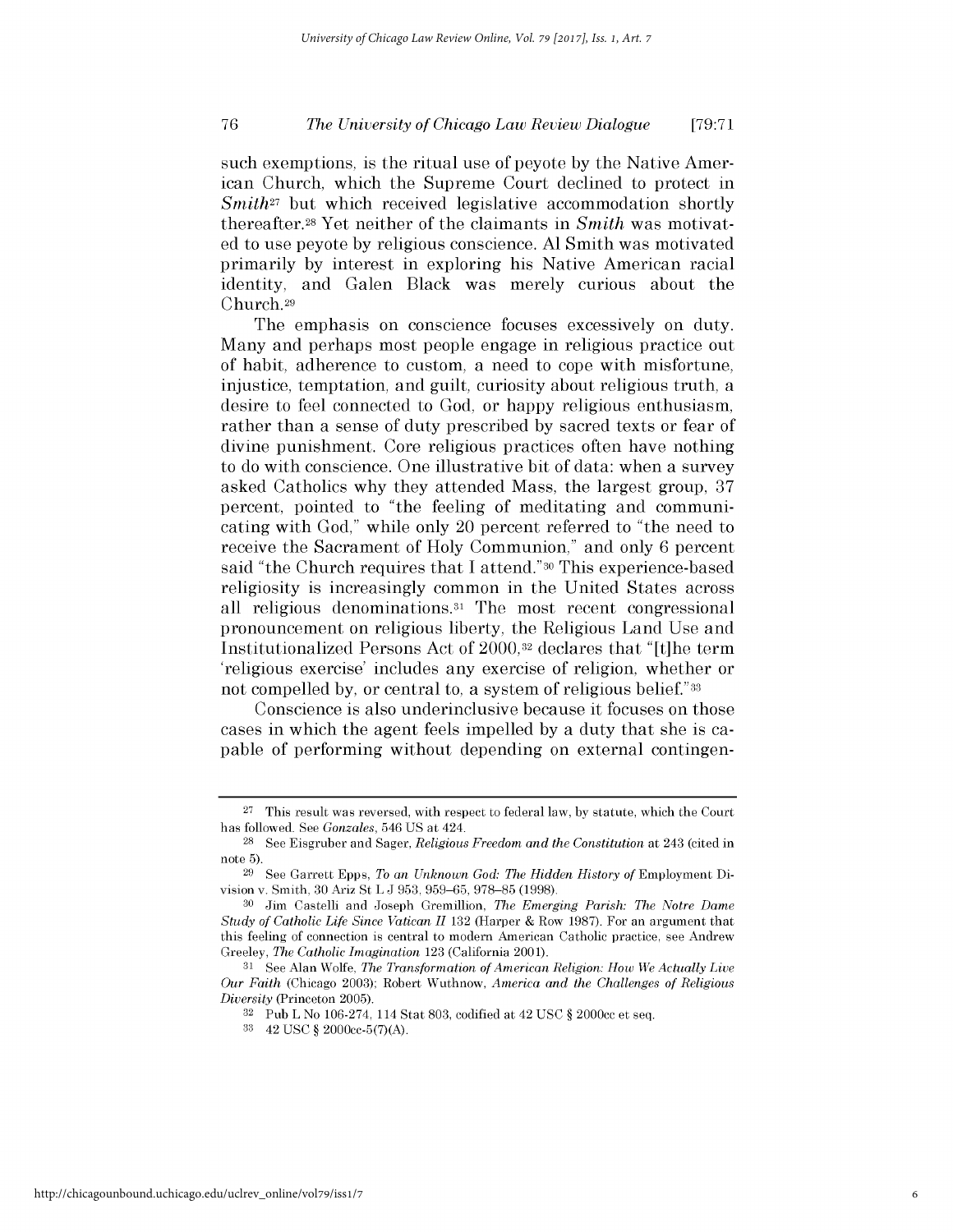# *Religion's Specialized Specialness*

cies. Conscience is a poor characterization of the desire of a church to expand its building to be able to hold its growing congregation, as in *City of Boerne v Flores.34* Conscientious resistance to the law was not an option. The reconstruction of the church could not be done without the help of architects and contractors, whom the city could prevent from doing the work merely by withholding the necessary permits. This problem is even more pronounced in *Lyng v Northwest Indian Cemetery Protective Association,35* a widely criticized decision in which Native Americans objected to a proposed logging road that would pass through an ancient worship site sacred to their tribe. The logging road, the Court conceded, would "virtually destroy" the ability of the Native Americans "to practice their religion."36 Nonetheless, the Court, evidently persuaded that exemptions had to be based on conscience, held that there was no constitutionally cognizable burden because the logging road had "no tendency to coerce individuals into acting contrary to their religious beliefs."37 Once more, this result was quickly reversed by Congress.38 No single-factor justification for singling out religion can succeed. Any single-factor justification will be overinclusive and underinclusive. Any invocation of any factor  $X$  as a justification will logically entail substituting  $X$  for religion as a basis for special treatment, making "religion" disappear as a category of analysis. This substitution will be unsatisfactory. There will be settled intuitions about establishment and accommodation that it will be unable to account for. Any  $X$  will be an imperfect substitute for religion, but a theory of religious freedom that focuses on that  $X$  will not be able to say why religion, rather than  $X$ , should be the object of solicitude. No wonder Schwartzman's survey of possible reasons for accommodation<sup>39</sup> finds none of them persuasive.

There are two ways around this difficulty. One is to say that these reasons for accommodation are not ends that the state can directly target, and that religion is a good proxy. This does justify some imprecision in the law. We want to give licenses to "safe drivers," but these drivers are not directly detectible, so we use the somewhat overinclusive and underinclusive category of

<sup>34 521</sup> US 507 (1997).

<sup>35</sup>485 US 439 (1988).

<sup>&</sup>lt;sup>36</sup> Id at 451.

**<sup>37</sup>**485 US at 450-51.

<sup>38</sup> See Eisgruber and Sager, *Religious Freedom and the Constitution* at 243-44 (cited in note 5).

See Schwartzman, 79 U Chi L Rev at 1378-85 (cited in note 9).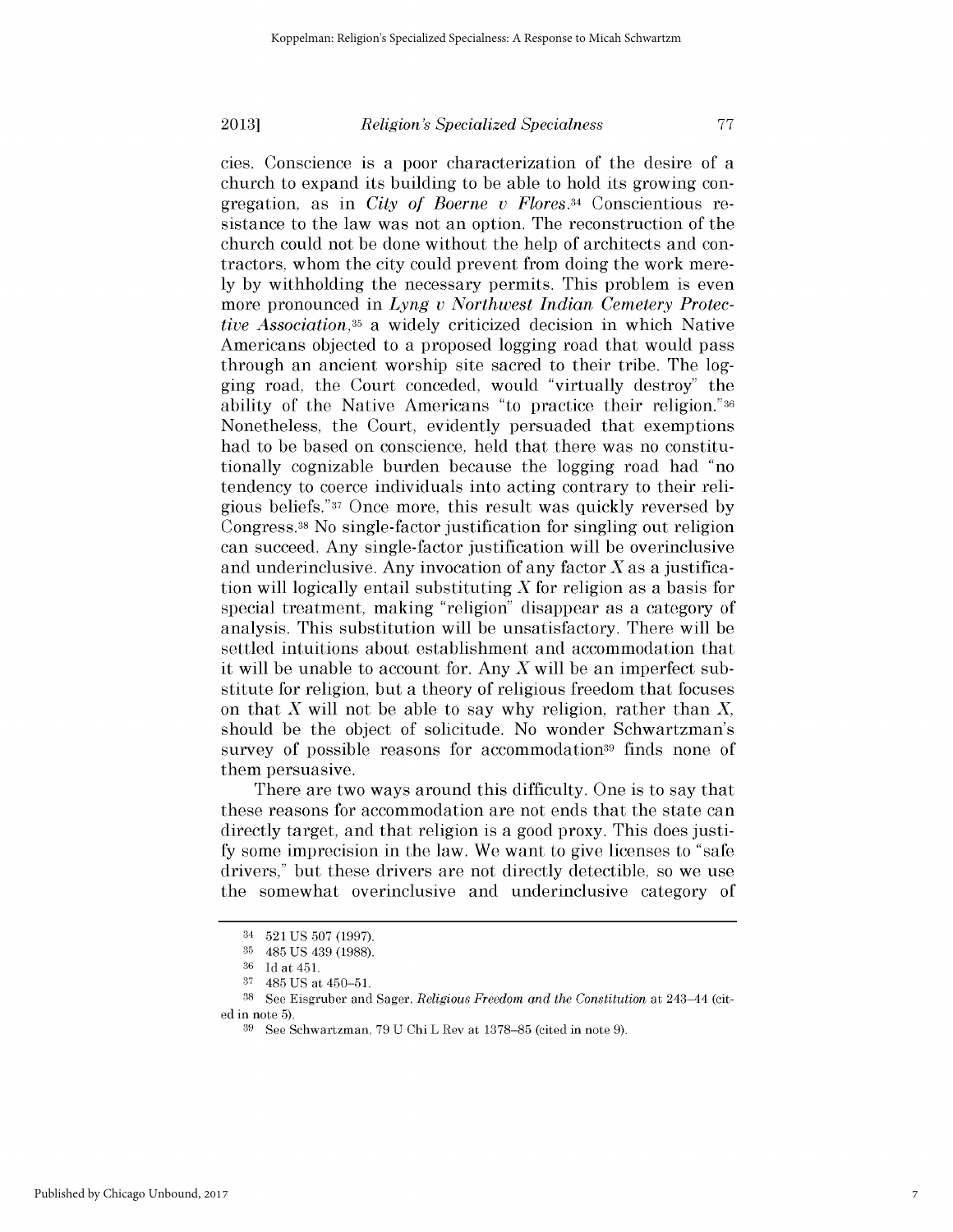"those who have passed a driving test." But this doesn't work for at least some of the substitutes on offer. The state can aim **di**rectly at accommodating conscience, say, or autonomy.

The other way is to say that religion is an adequate (though somewhat overinclusive and underinclusive) proxy for multiple goods, some of which are not ones that can directly be targeted. Each of those goods is, at least, more likely to be salient in **rell**gious than in nonreligious contexts. The fact that there **is so** much contestation among religions as to which of these goods **is** most salient is itself a reason for the state to remain vague about this question. Because "religion"—or, at least, that subset of it that is likely to come before American courts-captures multiple goods, any substitute that aims at any one of them will be underinclusive. That is enough to justify singling out **rell**gion.40

Just what unfairness is likely to result from reliance upon this imperfect proxy? Schwartzman thinks that, in the case of accommodation, comparable secular claims are likely to be **dis**regarded.41 But the only examples he offers are the selective draft cases, and he acknowledges that in those cases, the problem was resolved **by** deeming the objectors to be "religious" in the pertinent sense<sup>42</sup>—a result that is facilitated by the undeniable fact that the boundaries of the category of "religion" are so **fuzzy.43** The problem hasn't arisen since. That leaves the other

**<sup>40</sup>**See Koppelman, *Defending American Religious Neutrality* at **120-65** (cited in note 4). Schwartzman has pointed out in conversation that my defense of singling out religion has been something of a moving target because **it** has shifted over time: **I** no longer claim that religion is itself a distinctive kind of human good. **See** Andrew Koppelman, *Is It Fair to Give Religion Special Treatment?,* 2006 **U Ill** L Rev **571,** 594. That claim **is, of** course, **impossible to** maintain once **it is** conceded that **"religion,"** at least **as** that term is used in American law, does not denote a natural kind.

**<sup>41</sup>** See Schwartzman, **79 U** Chi L Rev at **1366, 1390-95** (cited in note **9).** Schwartzman has also argued that proxies are inherently problematic: "When **it** comes to matters of justice and basic liberties, we tend to **be** skeptical of proxies that are significantly over- and under-inclusive." Email from Micah Schwartzman, Professor at the University of Virginia School of Law, to Andrew Koppelman, Professor at Northwestern University School of Law (Nov **7,** 2012) (on **file** with author). But the question is whether there is an adequate substitute for the proxy. Wrongful imprisonment is a fundamental matter of justice **if** anything is, but we imprison "persons convicted after trial" rather than "persons who have committed felonies" because the first category is the best proxy we have for the (in itself undetectable) second.

**<sup>42</sup>**Schwartzman, **79 U** Chi L Rev at **1366-67** (cited in note **9).**

**<sup>43</sup> See** Andrew Koppelman, *The Story of* Welsh v. United States: *Elliott Welsh's Two Religious Tests,* in Richard W. Garnett and Andrew Koppelman, eds, *First Amendment Stories* (Foundation 2012). **A** recent review of the relevant cases **by** Judge Diane Wood concluded that "[t]he Supreme Court has recognized atheism as equivalent to a 'religion' on numerous occasions." *Kaufman v McCaughtry,* 419 **F3d** 678, 682 (7th Cir **2005). I**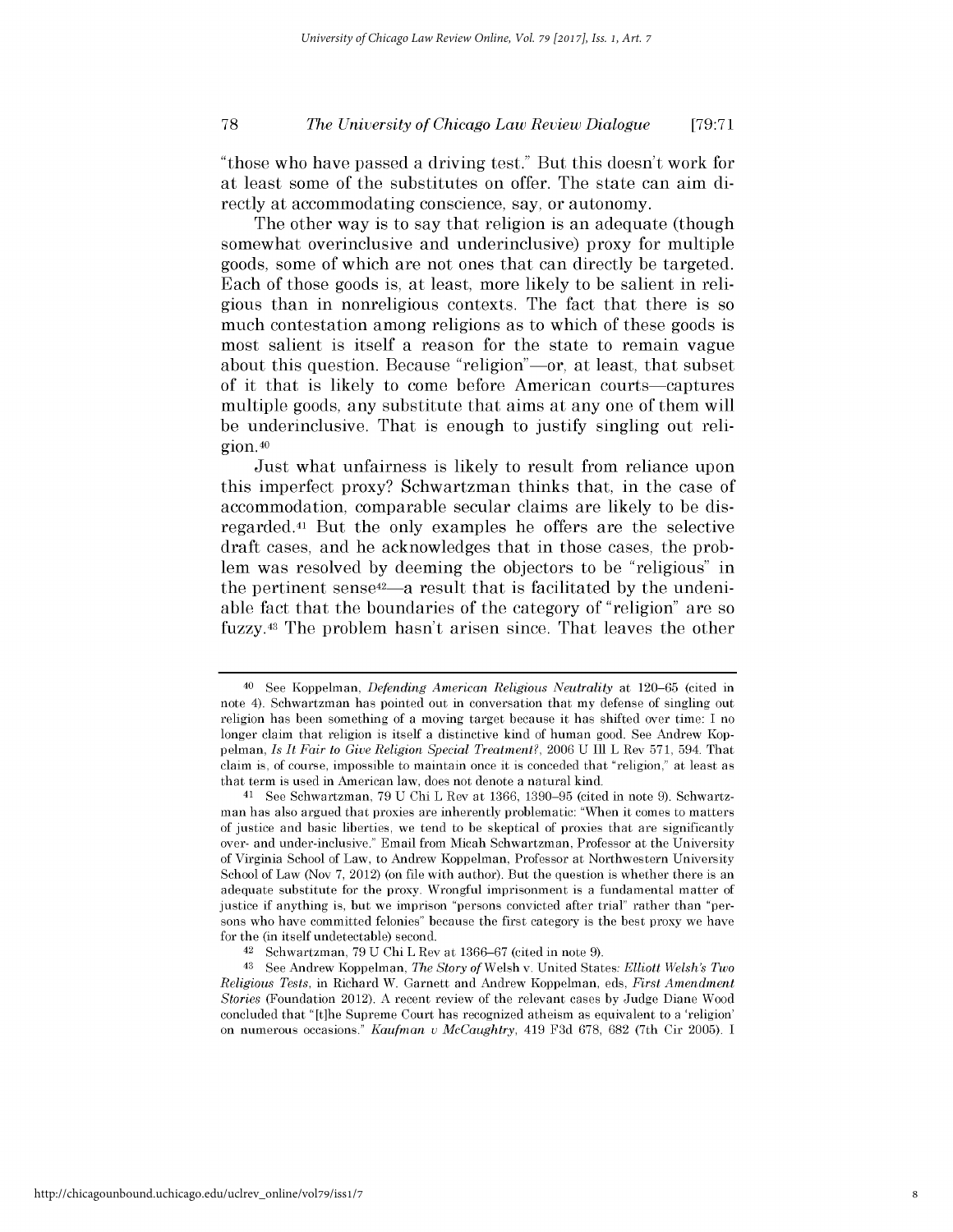*Religion's Specialized Specialness*

unfairness: Because only religion is disestablished, the schools are free to begin unfairly privileging the philosophy of Hegel.44 This worry, too, is pervasive in the neo-Rawlsian literature, but here the argument has come unmoored from reality. The secular establishment exists in reality only when the occasional, careless science teacher shares with his class his (mistaken)<sup>45</sup> view that Darwin entails that there is no God. When that happens, there is an Establishment Clause violation.

This obsession with these improbable marginal cases is hardly unique to Schwartzman. It is ubiquitous in Religion Clauses scholarship.46 These scholars, many of whom are religious skeptics, share with other American skeptics a reasonable fear that, in a regime that treats religion as a good, they will be thereby excluded or demoted to second-class status.47 Modern atheists are increasingly reconciled to the fact that religion is not going away and that they are not going to win over most Americans to their views.<sup>48</sup> Their central concern—an entirely legitimate concern, given the vicious prejudices they face<sup>49</sup>—has rather become protecting themselves from discrimination. **50** That is why the nonreligious conscientious objection cases are so salient when secular political philosophers think about law's treatment of religion.

Atheist conscientious objectors in fact rarely arise. "[U]nbelief entails no obligations and no observances," Professor Michael McConnell observes.51 "Unbelief may be coupled with various sorts of moral conviction **....** But these convictions must necessarily be derived from some source other than unbelief itself."<sup>52</sup> In the conscientious objector cases, the direction of causa-

**2013]**

52 Id at 11.

frankly do not understand the basis of Schwartzman's claim that "Koppelman's conception of neutrality does not extend, in principle, to claims of conscience grounded in nonreligious moral and ethical doctrines." Schwartzman, 79 U Chi L Rev at 1406 n197 (cited in note 9).

<sup>44</sup> See Schwartzman, 79 U Chi L Rev at 1423-24 (cited in note 9).

<sup>45</sup> See Andrew Koppelman, *Darwin Inherits Galileo's Detractors,* Chicago Tribune C8 (Aug 21, 2005).

<sup>46</sup> For a survey of these views, see Koppelman, *Defending American Religious Neutrality* at 124-65 (cited in note 4).

<sup>47</sup> See, for example, Richard Cimino and Christopher Smith, *Secular Humanism and Atheism Beyond Progressive Secularism,* 68 Socio Relig 407, 413 (2007).

<sup>48</sup> See id.

<sup>49</sup> See Penny Edgell, Joseph Gerteis, and Douglas Hartmann, *Atheists as "Other": Moral Boundaries and Cultural Membership in American Society,* 71 Am Soc Rev 211, 215 (2006).

<sup>50</sup> See Cimino and Smith, 68 Socio Relig at 412-22.

**<sup>51</sup>**Michael W. McConnell, *Accommodation of Religion,* 1985 **S** Ct Rev 1, 10-11 (1985).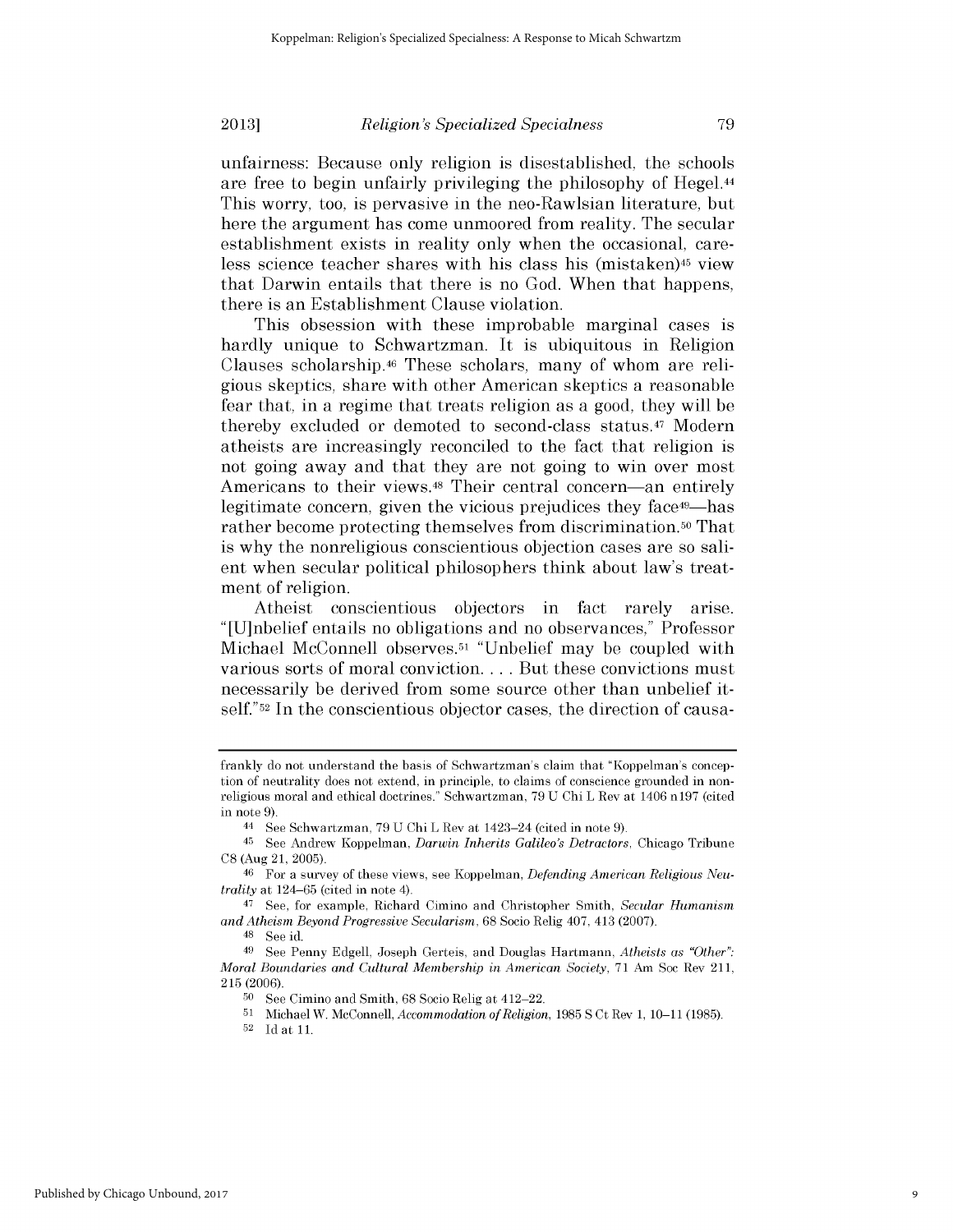tion went the other way: it was moral conviction that generated the declaration of unbelief.53 But despite the rarity of these cases, they have enormous symbolic weight because they test the status of atheists in the regime. The issue goes beyond fairness to individuals. But the fraught issue of atheists' status in American culture can't be resolved by constitutional law.

There is a notorious exception to the state's abstention from religious questions: the well-established tradition of ceremonial deism, such as "In God We Trust" on the currency. Only recently has anyone on the Court articulated a principle that purports to distinguish permissible from impermissible deism. The general rule now seems to be that old forms of deism are grandfathered, but newer ones are unconstitutional. Thus, the Court recently held that an official Ten Commandments display is unconstitutional if it was erected recently but not if it has been around for decades.54 Justice Sandra Day O'Connor, in her concurrence in a decision concerning the inclusion of the words "under God" in the Pledge of Allegiance, explicitly made the age of a ceremonial acknowledgement relevant to its constitutionality.55 She thought that constitutionality was supported by the absence of worship or prayer, the absence of reference to a particular religion, and minimal religious content.56 (The "reference to a particular rellgion" requirement harks back to the ecumenism of the 1950s, when many of these practices were adopted. At the time, they signified, in large part, the equal citizenship of Catholics and Jews. 57) But the first of her factors was "history and ubiquity."58 "The constitutional value of ceremonial deism turns on a shared understanding of its legitimate nonreligious purposes," Justice  $O'Compare$  wrote.<sup>59</sup> "That sort of understanding can exist only when a given practice has been in place for a significant portion

**<sup>53</sup>** Elliott Welsh explained his position when I interviewed him, years after his Supreme Court case: "It was made very clear at the hearing by the hearing officer: is there anything you can say that you believe is God? When I think about it from where I am now, I'm thinking, why didn't I just say yes? But it wasn't true and I just wasn't going to say it. That's all I can say." See Koppelman, *The Story of* Welsh v. United States at 293 (cited in note 43).

<sup>54</sup> Compare *McCreary County, California* **v** *ACLU,* 545 US 844, 881 (2005) (invalidating a recently erected display), with *Van Orden* **v** *Perry,* 545 US 677, 691 (2005) (upholding a forty-year-old display).

**<sup>55</sup>**See *Elk Grove Unified School* District *v* Newdow, 542 US **1,** 37 (2004) (O'Connor concurring).

**<sup>56</sup>**See id.

**<sup>57</sup>** See Koppelman, *Defending American Religious Neutrality* at 36-38 (cited in note 4).

**<sup>58</sup>***Elk Grove,* 542 US at 37-39 (O'Connor concurring).

**<sup>59</sup>**Id at 37.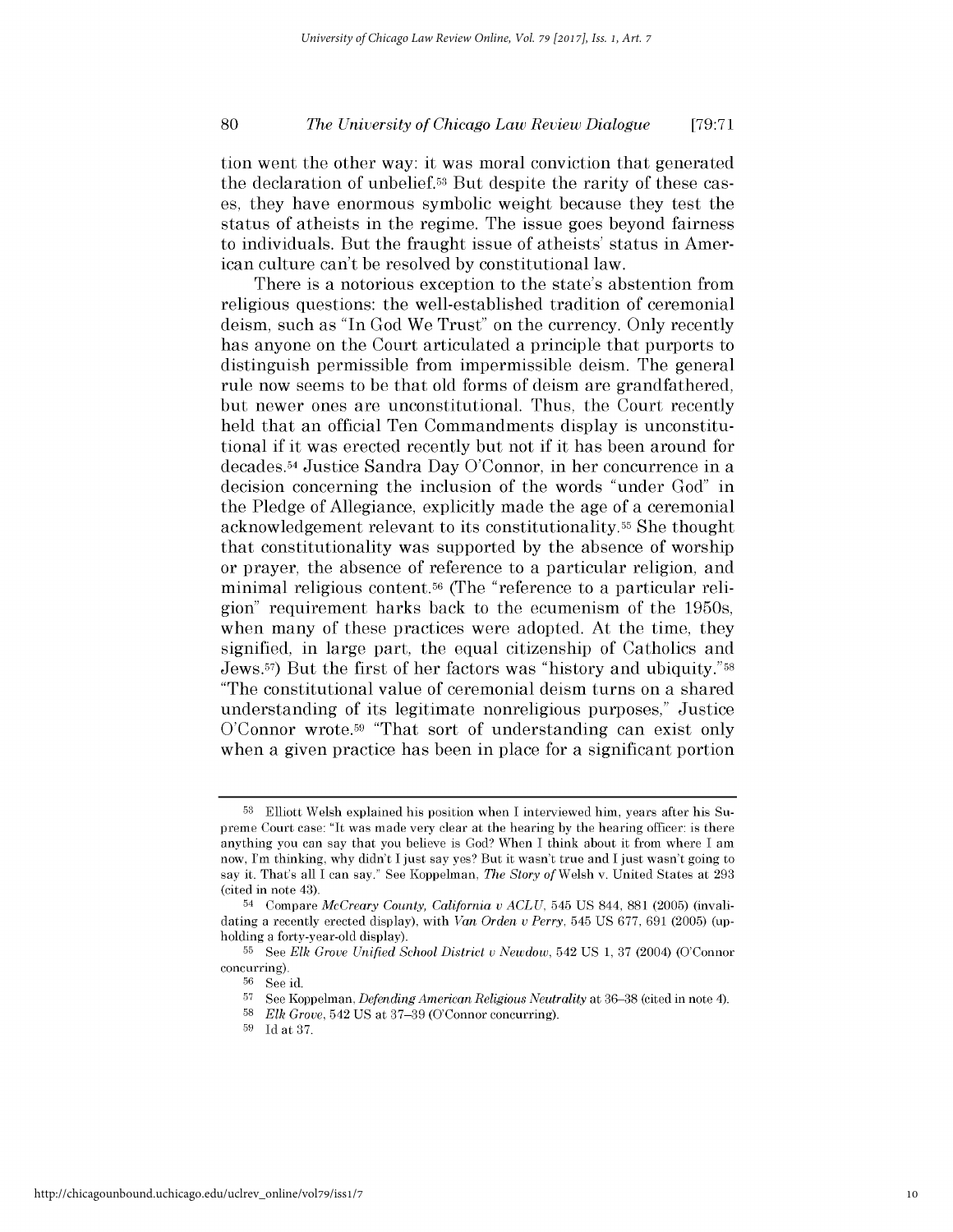### *Religion's Specialized Specialness*

of the Nation's history, and when it is observed by enough persons that it can fairly be called ubiquitous."<sup>60</sup> The consequence is to make old and familiar forms of ceremonial deism constitutional, but to discourage innovation.

This casual identification of God with the nation is hard to defend, and I am not eager to defend it. It produces a culture in which many people feel that their religious beliefs are somehow associated with patriotism. This has the salutary effect of fostering civic unity and common moral ideals and tempering religious fanaticism. It also has the less attractive effect of encouraging self-righteous nationalism and the idea that whatever the United States does, however repugnant, is somehow divinely sanctioned.61 But this is not what Schwartzman is complaining about.

Contemporary Religion Clauses jurisprudence is layered. An old conception of religion, which in light of growing plurality is not nearly as abstract and uncontroversial as it used to be, is allowed to persist but not to grow. By grandfathering the old ceremonial deism and saying that it could proceed as far as it has and no further, the Supreme Court has essentially declared it immune from further tinkering. Ceremonial deism is secure, but it dwells in a walled city, safe but trapped. So Schwartzman's ache should really be more of a twinge.

A note about originalism. Schwartzman thinks that the present regime cannot be defended on originalist grounds because the founding generation thought of religion in theistic terms. $62$ But here we are presented with a familiar problem in originalism: What are we to say when the original meaning contains one commitment at a high level of abstraction and another commitment, which has become inconsistent with the first one, at a lower level of abstraction? The most familiar case is the segregation of schools in Washington, DC by the same Congress that enacted the Fourteenth Amendment,63 but there are others. The framers of the Constitution never imagined the huge and elaborate federal bureaucracy that now exists, and so many original-

**<sup>60</sup>**Id.

<sup>61</sup> See Jeffrey James Poelvoorde, *The American Civil Religion and the American Constitution,* in Robert A. Goldwin and Art Kaufman, eds, *How Does the Constitution Protect Religious Freedom?* 141 (American Enterprise Institute 1987). For recent examples of this unattractive effect, see Andrew Koppelman, *Reading Lolita at Guantanamo: Or, This Page Cannot Be Displayed,* 53 Dissent 64 (2006).

<sup>62</sup> See Schwartzman, 79 U Chi L Rev at 1406 n 197 (cited in note 9).

**<sup>63</sup>**See Raoul Berger, *Government By Judiciary: The Transformation of the Fourteenth Amendment* 117-33, 161-63 (Harvard 1977).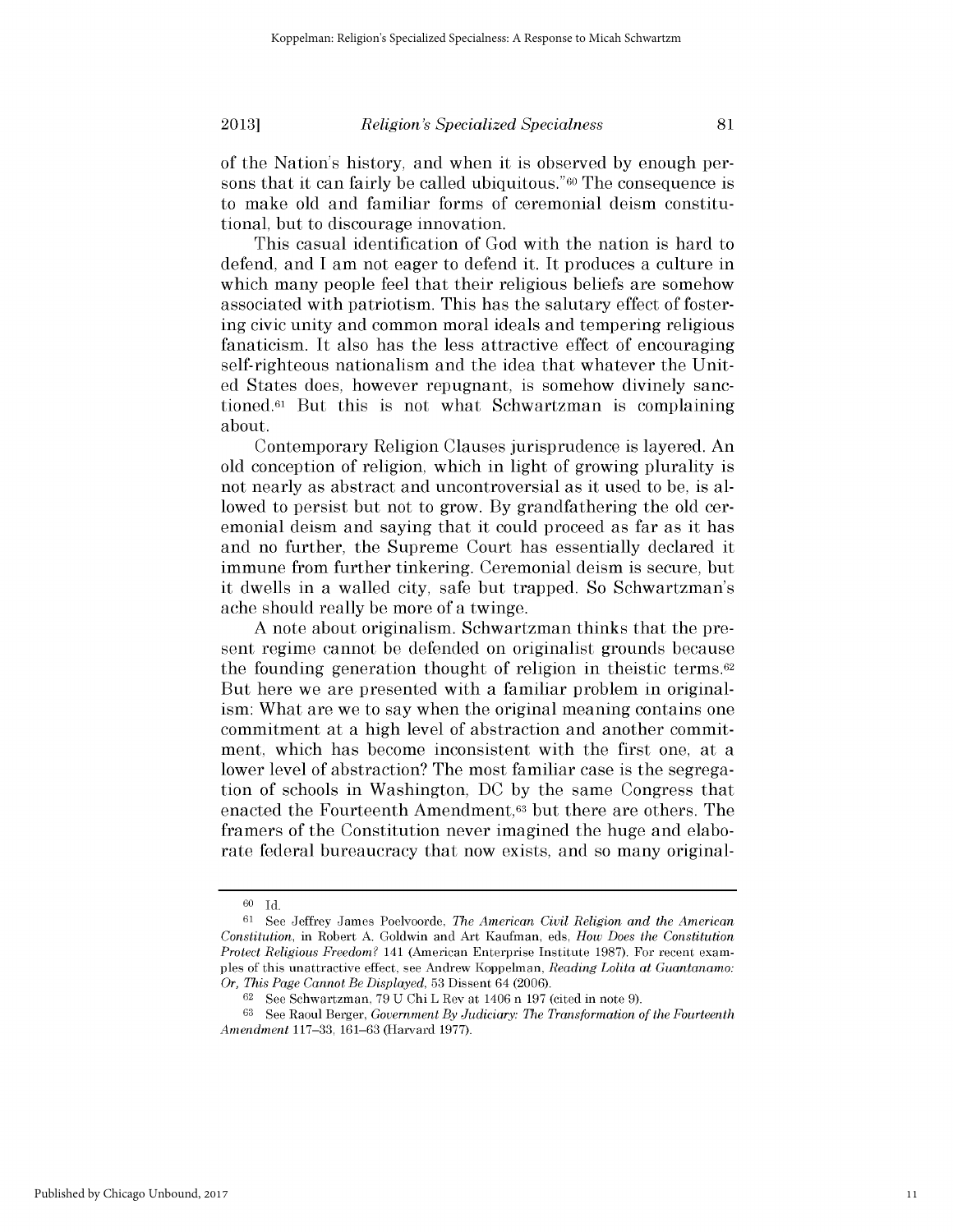ists think that the modern administrative state is unconstitutional.64 But the core purpose of the Constitution was to end the state of affairs that existed under the Articles of Confederation, in which neither the states nor the federal government had adequate power to address the country's problems.65

A core purpose of the Religion Clauses—one that antedates the founding, that animated the framers of the First Amendment, and that had a powerful influence on the Supreme Court when it laid the foundations of contemporary doctrine-is the idea that religion can be corrupted and degraded by state control.66 Schwartzman gives it little attention, perhaps because this idea is inconsistent with the neo-Rawlsian framework within which he operates.<sup>67</sup> The corruption argument rests on the core assumptions that religion is valuable and that neutrality exists in order to protect it.<sup>68</sup> The framing generation held those assumptions.69 Schwartzman is correct that a theory of the Religion Clauses that rests on these assumptions "falls outside standard originalist interpretations of the Religion Clauses,"<sup>70</sup> but that is a defect in those interpretations. An originalism that depends on ignoring salient history is unworthy of the label. <sup>71</sup>

My disagreement with Schwartzman is only at the macro level of evaluating doctrine. His criticisms of the now-standard theoretical moves are sound. Like much of his work, he deflates common arguments in an original way. This is valuable, critical work. His only mistake is thinking that his analysis extends to American law as well as its theorists. He has not (yet?) fully

<sup>64</sup> See Randy E. Barnett, *Restoring the Lost Constitution: The Presumption of Liberty* 274-318 (Princeton 2004); Gary Lawson, *The Rise and Rise of the Administrative State,* 107 Harv L Rev 1231 (1994).

**<sup>65</sup>**See Andrew Koppelman, The *Tough Luck Constitution and* the *Assault* on *Health Care Reform* 38-67 (Oxford 2013). This analysis of originalism is elaborated in Andrew Koppelman, *Originalism, Abortion, and the Thirteenth Amendment,* 112 Colum L Rev 1917, 1918-29 (2012).

<sup>66</sup> See Koppelman, *Defending American Religious Neutrality* at 46-77 (cited in note 4).

<sup>67</sup> John Rawls's "veil of ignorance" obscures many ends that are legitimate purposes of political action. See Andrew Koppelman, *The Limits of Constructivism: Can* Rawls *Condemn Female Genital Mutilation?,* 71 Rev Pol 459 (2009).

<sup>68</sup> See Koppelman, *Defending American Religious Neutrality* at 49-50 (cited in note 4).

See id at  $56-64$  (cited in note 4). That assumption is shared by strong separationists on the modern Court, such as Justices Hugo Black and John Paul Stevens. See id at 67-70; Andrew Koppelman, *Justice Stevens, Religious Enthusiast,* 106 Nw U L Rev 567, 570-74 (2012).

<sup>70</sup> Schwartzman, 79 U Chi L Rev at 1406 n 197 (cited in note 9).

**<sup>71</sup>**See Andrew Koppelman, *Phony Originalism and the Establishment Clause,* <sup>103</sup> Nw U L Rev 727 (2009).